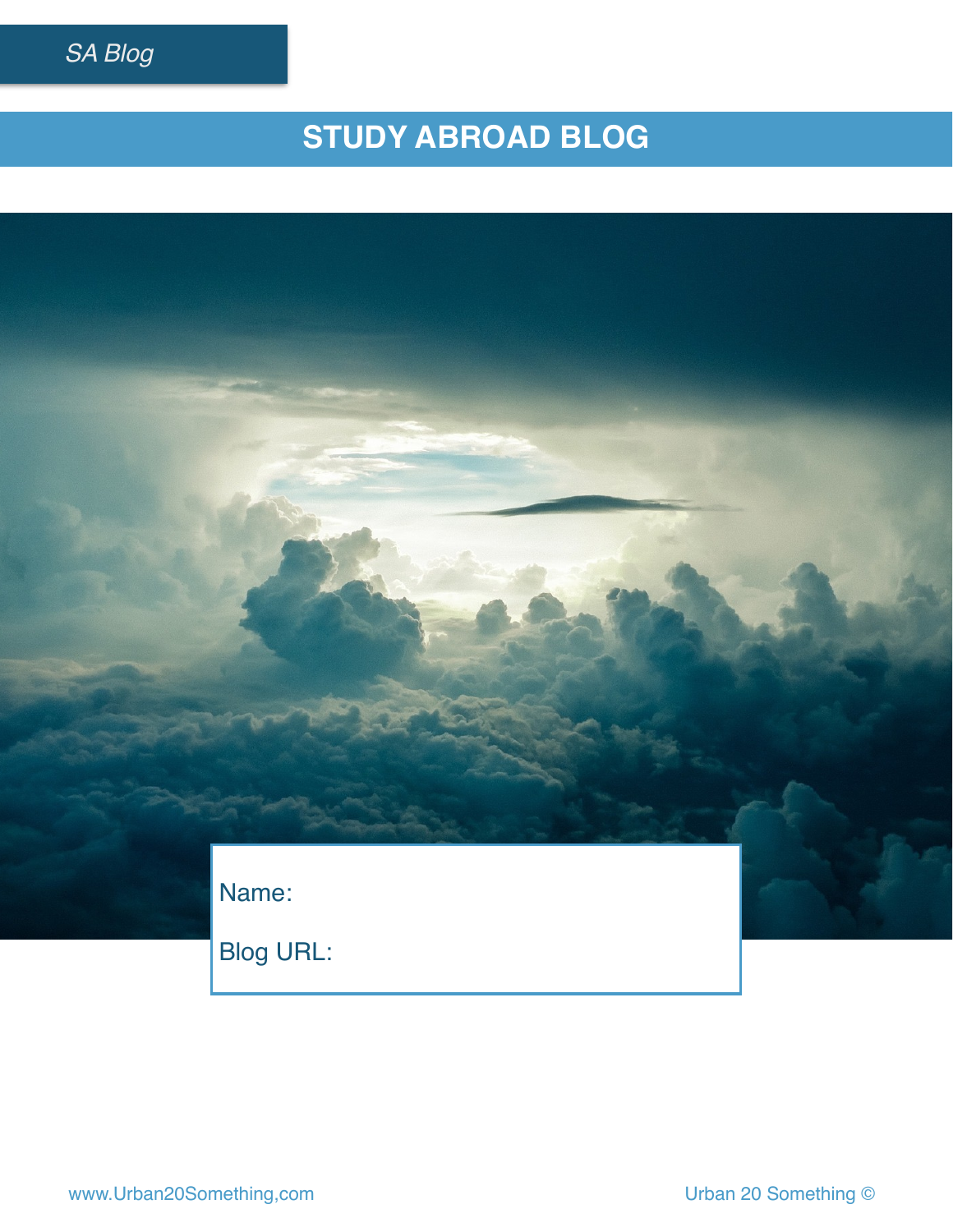### **PAID BLOG PLATFORMS**

#### **WordPress.org**

WordPress is the most popular content management system. It allows a lot of flexibility, but also isn't as easy to manage. You do it all on your own, which is a double edge sword. You need to basically do every thing on your own. However, if you want a professional site and intend on keeping the site running when you get back, I'd highly encourage WordPress. It's completely your property and under your control.

#### **SquareSpace**

SquareSpace is a lot more limiting then WordPress, but it's also easier because of that. They also offer excellent customer service. Their installations work well and have all been tested by the SquareSpace team. WordPress is a lot more independent, but with a lot more flexibility. Both are good options, it just depends what you're looking for.



**SQUARESPACE** 

WORDPRESS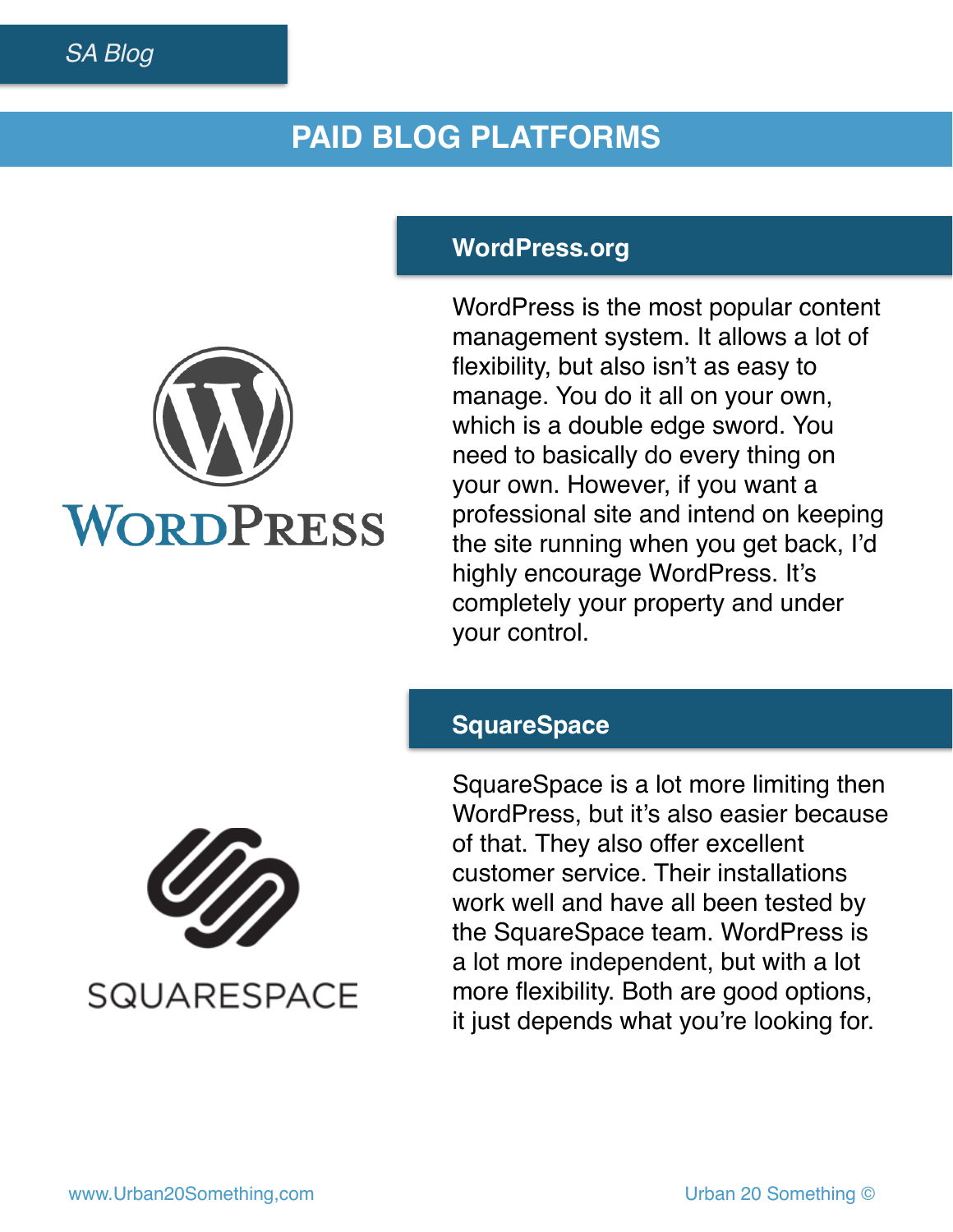## **FREE BLOG PLATFORMS**

### **Blogger**

Blogger is hosted by Google, and it's free. Thanks to Google, it's very secure and every easy to use. However, it's also very limiting. There's a finite amount of options for the website. You can't design your layout or your own look, you have to choose from the options that they provide for you. You don't have complete ownership over your sight and also won't have a unique domain name.

#### **WordPress.com**



WordPress is similar to Blogger. It's an easy to use blogging platform, but it's very limiting to your options. It also is free initially, but the more you want to customize it, the more expensive it becomes. For example, you won't get your own domain name without paying for it. So, this is a good option if you're looking for a very basic blog and don't mind that you don't have complete ownership.